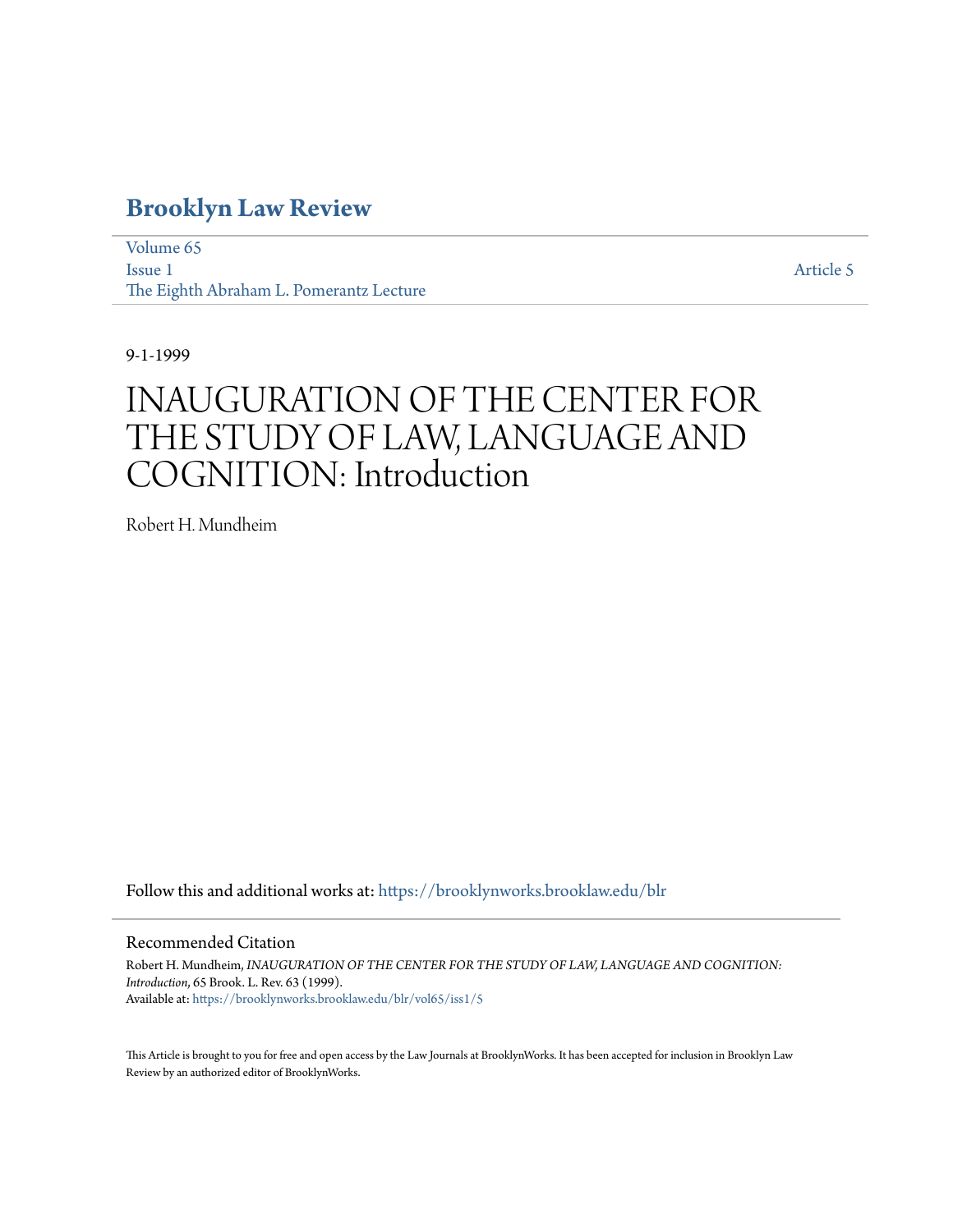## **INAUGURATION OF THE CENTER FOR THE STUDY OF LAW, LANGUAGE AND COGNITION**

### INTRODUCTION\*

#### *Joan G. Wexler'*

I am delighted to introduce the inaugural program of the Brooklyn Law School Center for the Study of Law, Language and Cognition. The immediate impetus to our decision to create this Center was the recent addition of Professor Lawrence Solan and Professor Steven Winter to the Brooklyn Law School faculty, both of whom devote a great deal of their scholarship to exploring how advances in the disciplines of psychology and linguistics can contribute to our understanding of important issues affecting the law and the legal system. At the same time, many other members of the faculty were engaged in aspects of this emerging body of learning. Professors Margaret Berger, Neil Cohen, Elizabeth Fajans, Susan Herman, George Johnson, Bailey Kuklin, Gary Minda and Aaron Twerski have all pursued the interaction of the studies of law, language and psychology in their teaching and writing. With this unusual concentration of scholarly interest and excitement in one faculty, it was appropriate that we created at Brooklyn Law School a new center.

One mission of the Center is to bring to the Law School prominent scholars who do important basic research in legally relevant areas of linguistics and psychology. We also hope that

**<sup>&</sup>quot; ©1999** Joan **G.** Wexler. All Rights Reserved.

Dean and Professor of Law, Brooklyn Law School.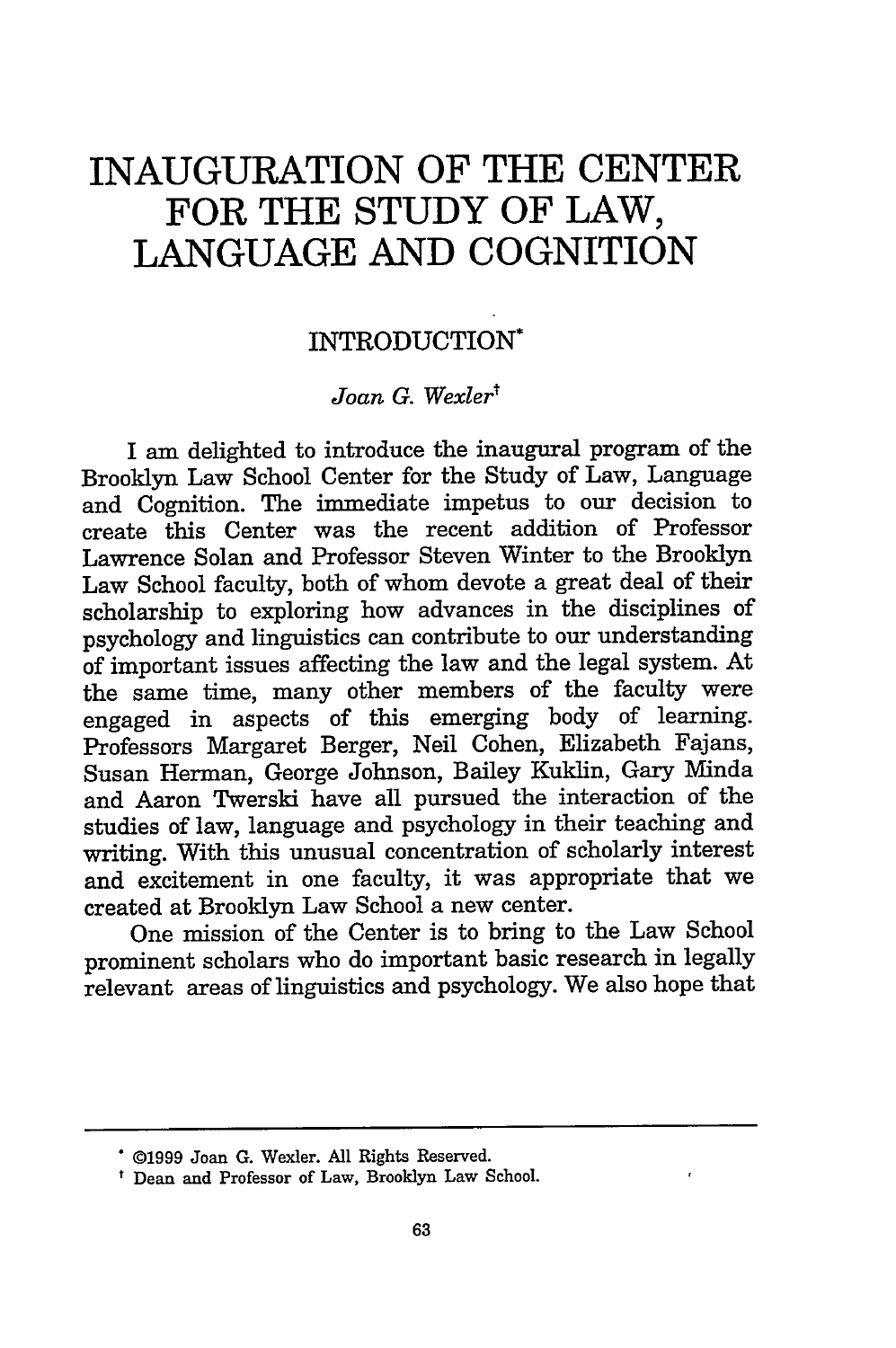the Center will assist the scholars on our faculty in sharing their ideas with others by sponsoring programs that highlight some of the creative ways in which they have put research in these other disciplines to use in analyzing the law.

Before I introduce our inaugural speaker, I want to tell you about the upcoming events that are planned in connection with the Center. In October 1999, the Center will present a program on the cognitive bases of gender bias, featuring Professor Virginia Valian, a professor of psychology at Hunter College and the author of a recent, and highly acclaimed, book on this subject. In the spring of 2000, the Center will host Professor George Lakoff, who teaches linguistics at the University of California at Berkeley, and whose scholarship has influenced the work of a number of members of our faculty. The following fall, the Center will bring legal scholars, psychologists and linguists together for a conference on the jury system. And in the spring of 2001, we will have a conference on concepts and categories in legal thought, timed to correspond with the publication of our own Professor Steven Winter's newest book on that subject.

The speaker this afternoon, who will help us inaugurate the Brooklyn Law School Center for the Study of Law, Language and Cognition, is an eminent cognitive psychologist, Professor Philip N. Johnson-Laird, the Stuart Professor of Psychology at Princeton University. Professor Johnson-Laird was born in England and received his undergraduate degree and his doctoral degree in psychology from University College London. He taught at the University of Sussex and at Cambridge before joining the faculty at Princeton, where he had earlier visited as a member of the Institute of Advanced Study.

Professor Johnson-Laird's distinguished and influential career as a cognitive psychologist has included the authorship, or co-authorship, of many of the definitive works in this area, including *The Psychology of Reasoning* (1972), *Language and Perception* (1988), *Deduction* (1991), *Mental Models* (1983), *The Computer and the Mind* (1988), and *Human and Machine Thinking* (1993), along with many articles on a variety of subjects in this field.

Professor Johnson-Laird's scholarship focuses on language, reasoning, creativity, and the emotions. Through psychological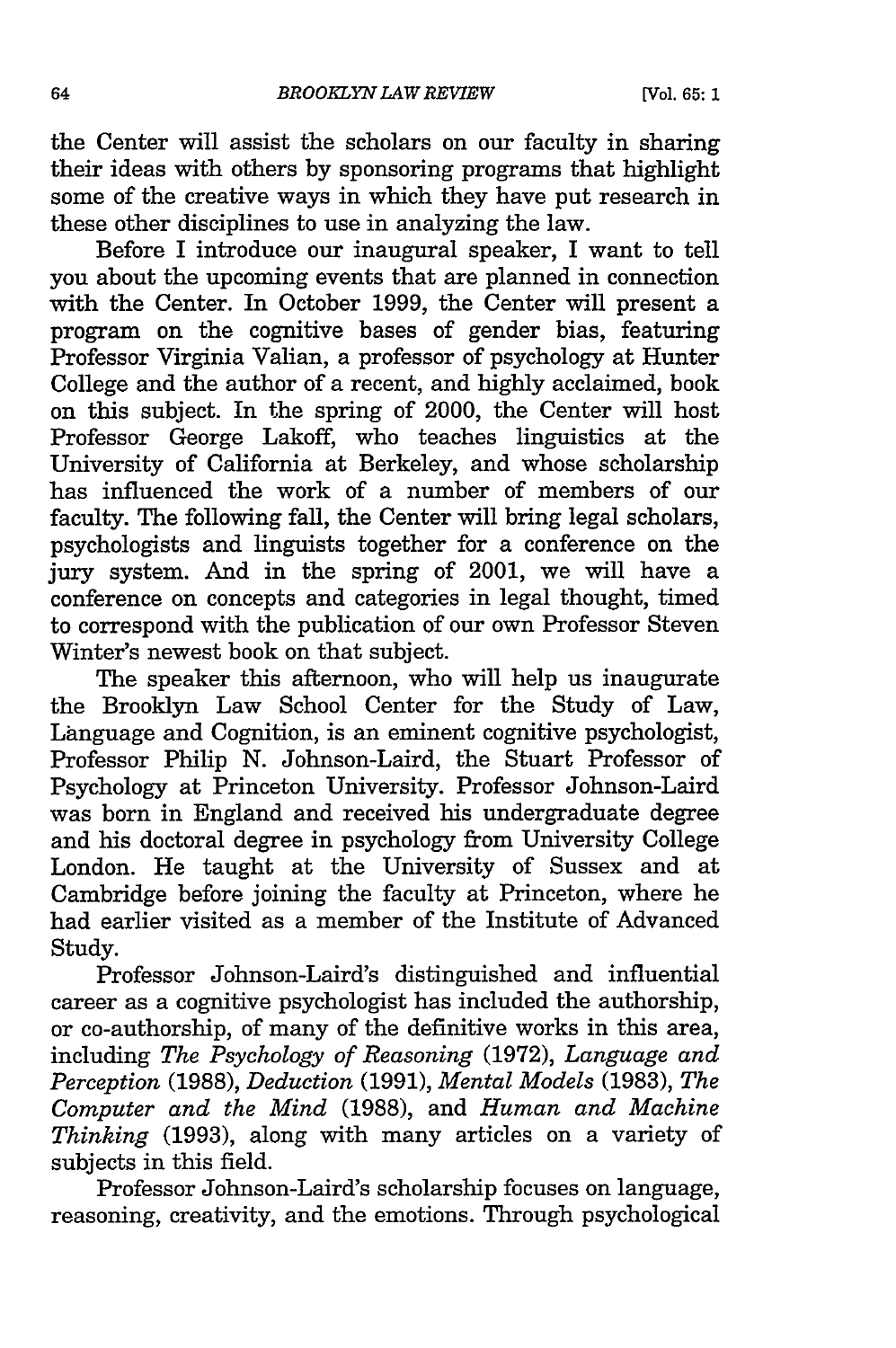experimentation, he endeavors to create models of mental processes, and his enormously influential theory of mental models is routinely included in textbooks on cognitive psychology.

Thus, it is a special honor to have Professor Johnson-Laird inaugurate the Brooklyn Law School Center for the Study of Law, Language and Cognition by presenting his paper entitled, "Causation, Mental Models, and the Law."